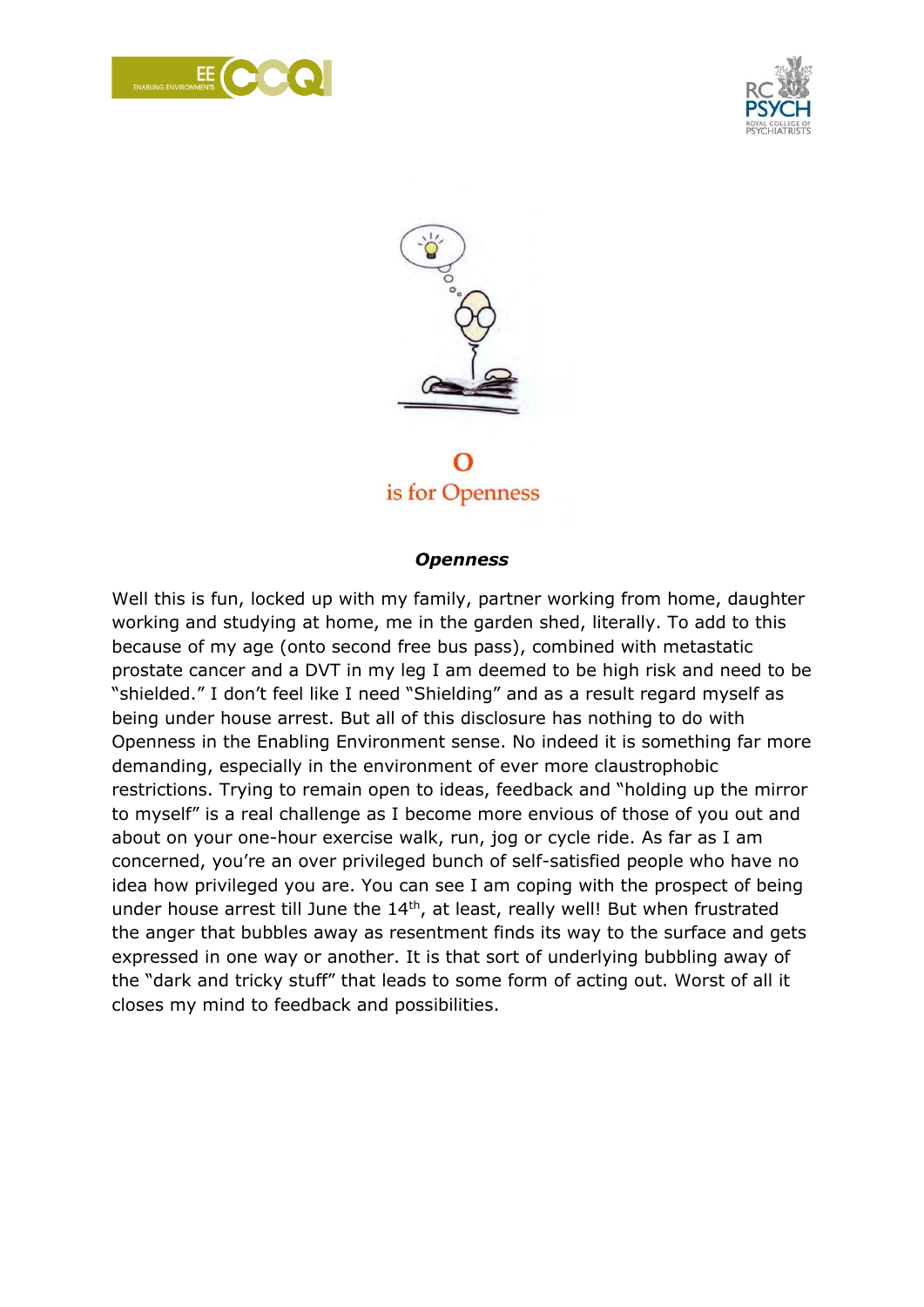





It is at these times that well intended acts of kindness can be rejected. Not because they are not recognised for what they are but because they can be rejected. When I find I lose control and feel constrained and confined against my will, or my choice, I caste around for things I can control. Being able to reject things is one way I can control things, even if I do not really want to. "No thank you I do not want a sticky bun", I really do, but hey it's a sacrifice worth making for some self-respect. I'm in charge, at least for a moment.



So while I am fighting to believe that my house and garden are a bearable prison for at least another eight weeks I am trying my best to be "open". I know that being isolated is keeping me safe from COVID-19 but it's a bitter pill. Not as crap as going through chemotherapy granted, but being sturdy enough to hear a friend telling me that I am a whingeing sod and that I should count my blessings as I have so much is difficult to hear. However she was right. That trap of selfpity waits in the wings to try and fool me that I am worse off than everyone else. Patently a fantasy, but these things sneak up on me and I have to pay attention to myself and catch myself being tempted down the "poor me and sod you" alleyway.

It's a sobering thought; all of the people working and living in what were already containing and restraining environments, prison, Approved Premise, mental hospital. I've worked and managed in all these environments and know how debilitating this can be when operational situations demand a command and control regime. Everything takes longer, the mundane everyday becomes the all day and it's draining.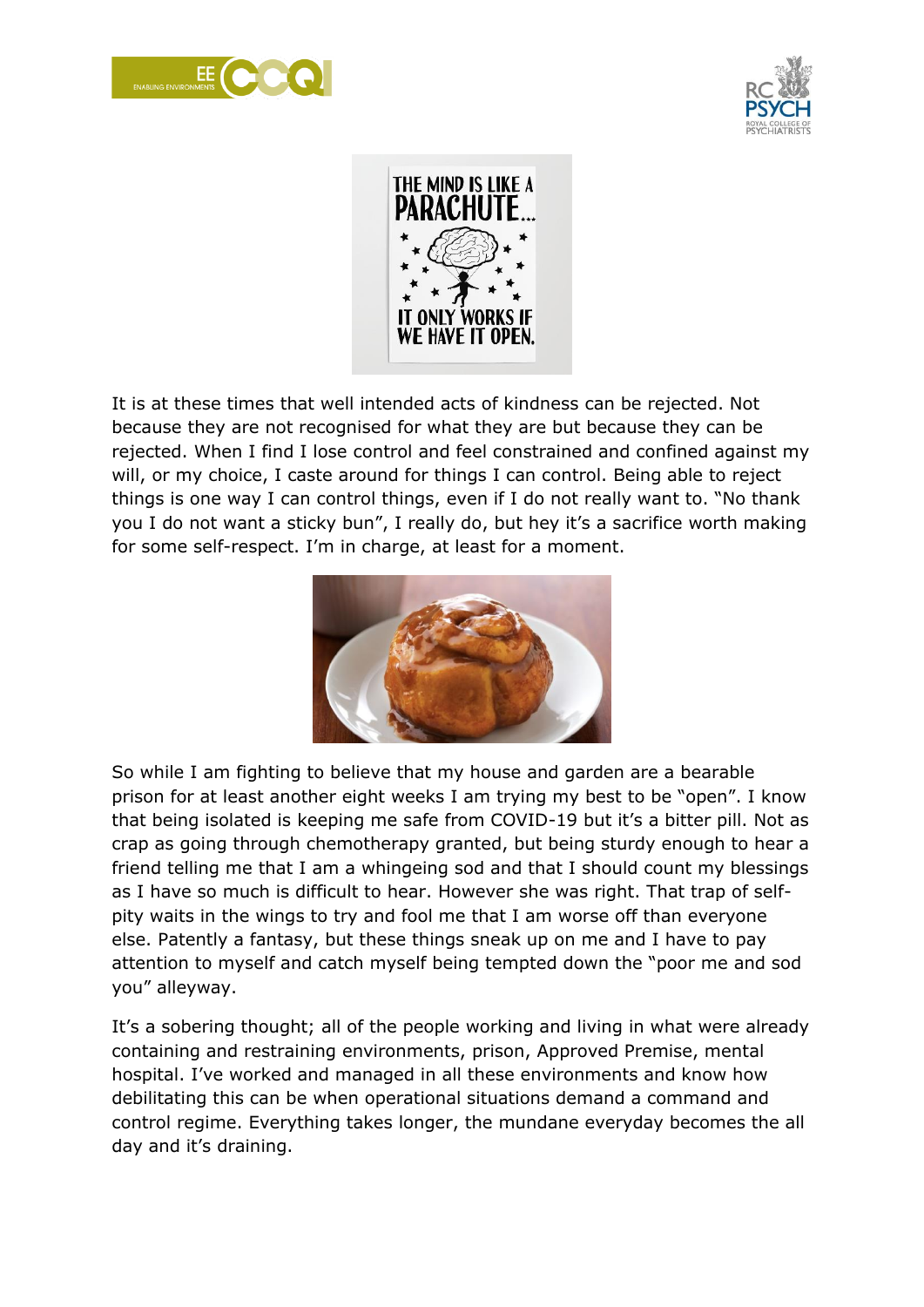





Trying to stay human and trying to remember the person you are about to unlock or confront is an individual with a whole story attached to them and needs to have that recognised, is one of the greatest demands that can be asked of you. It is probably not felt to be helpful when someone like me comes along or sends messages about remembering to keep being enabling and to try and keep an enabling environment going. There you are up to your arse in crocodiles,



with a methadone queue that takes all day to do and here I am saying "remember to be open to feedback and ideas". However, I'm a voice that won't go away as making the effort to stay open and make the effort to keep the relationships at the heart of the work is what ultimately will get us all out of this current malaise intact. If you promise to keep open to ideas and feedback; if you keep asking "how are we doing" I promise to hear all your suggestions made in frustration and irritation about where I can stick enabling environments and will consider them, seriously.